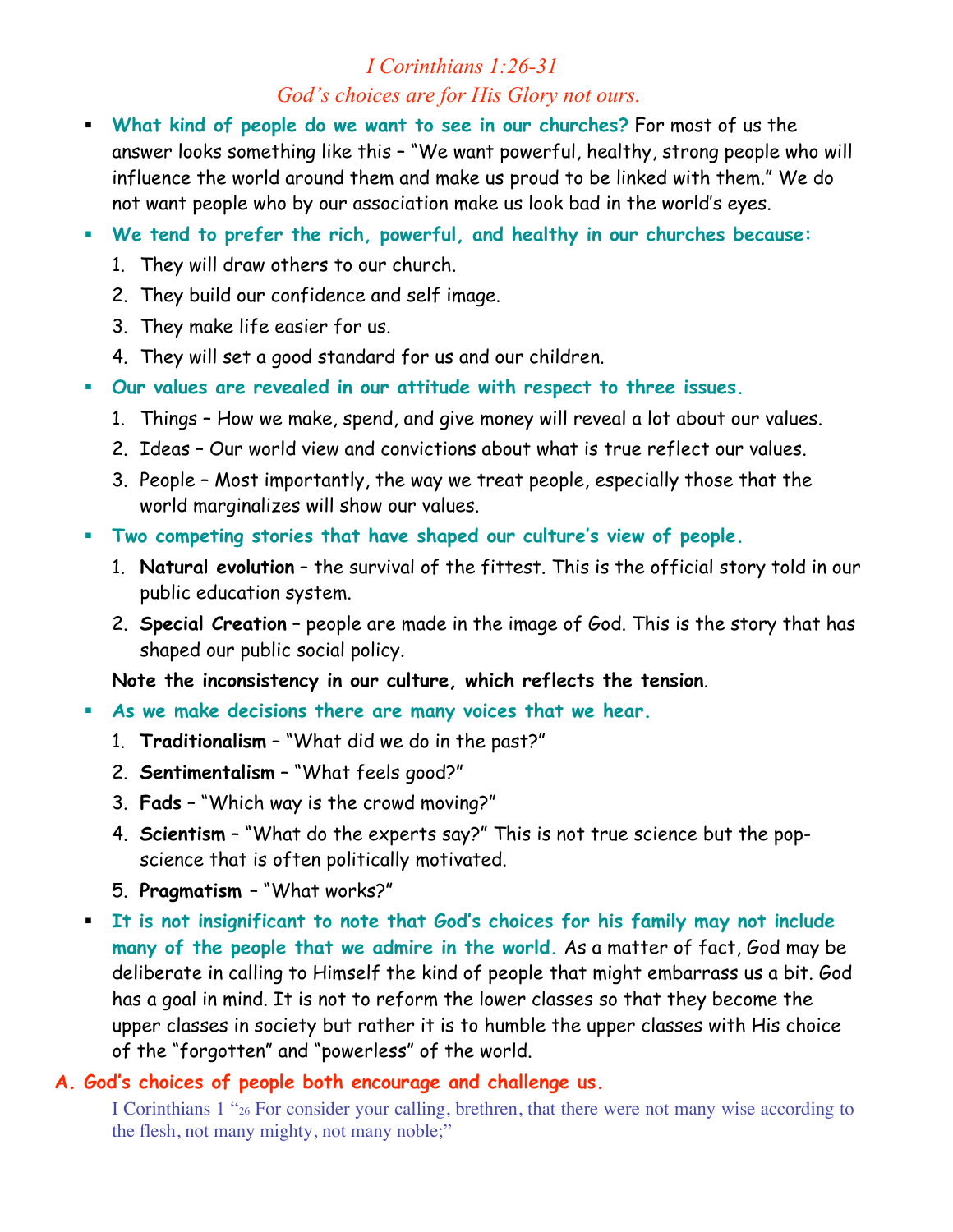- 1. The focus is not on our choice but God's and not for our glory but His.
	- a. "calling" = "chosen by God" = "brethren"
	- b. **It is important to note that God takes major responsibility for who is a part of the church.** We make a big mistake when we assume that we can control who makes up the church. While it is true that God desires that all be saved, His purposes are not centered on human interests but on Divine Purposes.
	- c. For more information on God's choices in calling people to faith see **Apttoteach.org (theology files #704, 705)**
- 2. Some are wise, mighty and noble, but not many.
- 3. The church will be made up of many people who are not in power, nor candidates for power as the world measures things.
- 4. God's choices may encourage the weak and forgotten people of the world.
	- a. **Matthew 5:3** "Blessed are the poor in spirit for theirs is the Kingdom of heaven."
	- b. **James 1** "9 But let the brother of humble circumstances glory in his high position; 10 and let the rich man glory in his humiliation, because like flowering grass he will pass away."

#### 5. God's choices may challenge the strong to give special respect to the weak.

- a. **Matthew 25:45** "Truly I say to you, to the extent that you did not do it to one of the least of these, you did not do it to Me."
- b. **I Corinthians 12** "20 But now there are many members, but one body. 21 And the eye cannot say to the hand, "I have no need of you"; or again the head to the feet, "I have no need of you." 22 On the contrary, it is much truer that the members of the body which seem to be weaker are necessary; 23 and those {members} of the body, which we deem less honorable, on these we bestow more abundant honor, and our unseemly {members come to} have more abundant seemliness, 24 whereas our seemly {members} have no need {of it.} But God has {so} composed the body, giving more abundant honor to that {member} which lacked,"

#### **B. God's choices are purpose driven.**

I Corinthians "27 but God has chosen the foolish things of the world to shame the wise, and God has chosen the weak things of the world to shame the things which are strong, 28 and the base things of the world and the despised, God has chosen, the things that are not, that He might nullify the things that are,"

- 1. God does not choose "those who are not" in order to change their status in the world.
- 2. God has a vested interest in humbling the world's way of valuing people by blessing those not respected by the world.
- 3. It is a mistake to assume that God is glorified by the biggest crowd that **WE** can draw to His name. While many may be called (in a general sense) only a remnant will be chosen (called in a sense of being redeemed).

#### **C. God's choices show spiritual humility to be a core value in His Kingdom.**

I Corinthians 1 "29 that no man should boast before God. 30 But by His doing you are in Christ Jesus, who became to us wisdom from God, and righteousness and sanctification, and redemption, 31 that, just as it is written, "*Let him who boasts, boast in the Lord*. ""